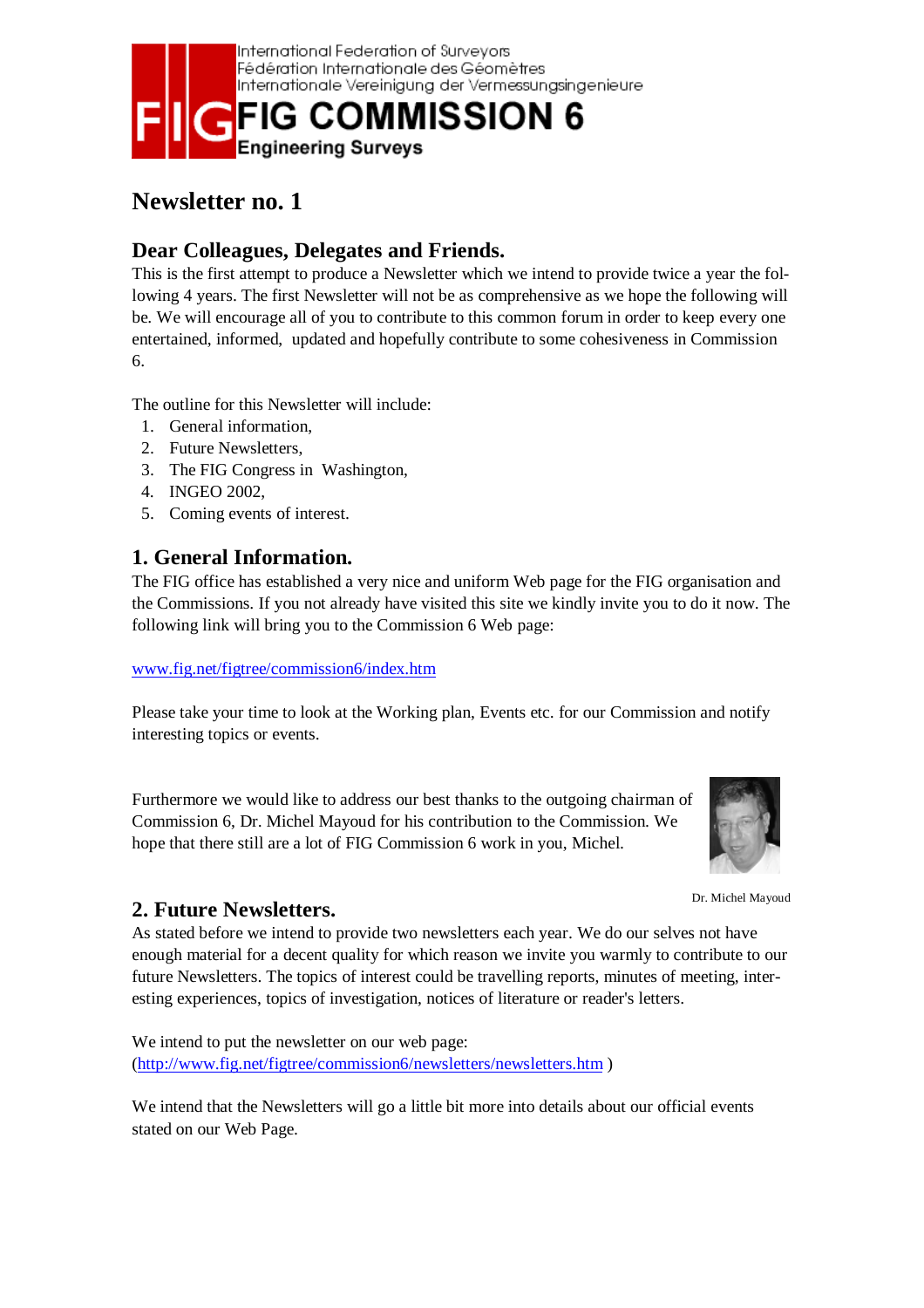

## **3. The FIG Congress in Washington.**

April 19 - 26, 2002 the XXII International Congress was hold. For Commission 6 it was a good event both in a professional and social respect.

During the Conference up to 10 parallel sessions with presentations was running. Commission 6 contributed to 10 technical sessions and 42 papers.

During the General Assembly new chairmen for the 10 Commissions was nominated. For each Commission a new Working Plan was adopted for the 2003 - 2006 term. An essential part of the Commission 6 Working Plan is establishment/continuation of 4 Working Groups. Please take a look at the Working Plan at our Web page to learn more about the topics of interest for the 4 Working Groups : http://www.fig.net/figtree/commission6/workplans/workplan.htm.

During the Congress Commission 6 held 2 meetings for the national delegates and other interested persons. Future activities transversely to other FIG Commissions and external associations was discussed during the meetings.

The purpose of the Commission meetings is to a grate extent to provide scientific, academic and professional networks and friendships which is a great part of this international corporation. The participants in the meetings was encouraged to sign up for doing some work in the future. This invitation also includes you as a reader of this Newsletter.

Each of the four working groups are now planing and carrying out the activities of this term. The activities includes a number of seminars and symposiums but also 4 specific projects. Those specific projects are based in the Working Groups but for the completion 4 Task Forces has been established.

Again if you are interested in joining the work in the Working Groups e.g. planing a coming symposium or workshop or want to contribute with some knowledge to the report on Best Practice please do not hesitate to contact us

The Working Groups and Task forces in Commission 6 are organised and manned as follows:

#### **WG6.1 – Deformation Measurement and Analysis**

Chair Adam Chrzanowski (Canada); Vice-chair Cecilia Whitaker (USA);

- Task force 6.1.1: Measurements and Analysis of Cyclic Deformations and Structural Vibrations. Chair Gethin Roberts, UK
- Task force 6.1.2: Use of satellite Radar inteferometri in Deformation Measurements. Chair Xiaoli Ding, Hong Kong

#### **WG6.2 – Engineering Surveys for Industry and Research**

Chair Thomas Wunderlich (Germany); Vice-chair: Alojz Kopacik (Slovak).

• Task force 6.2.1: Laser scanner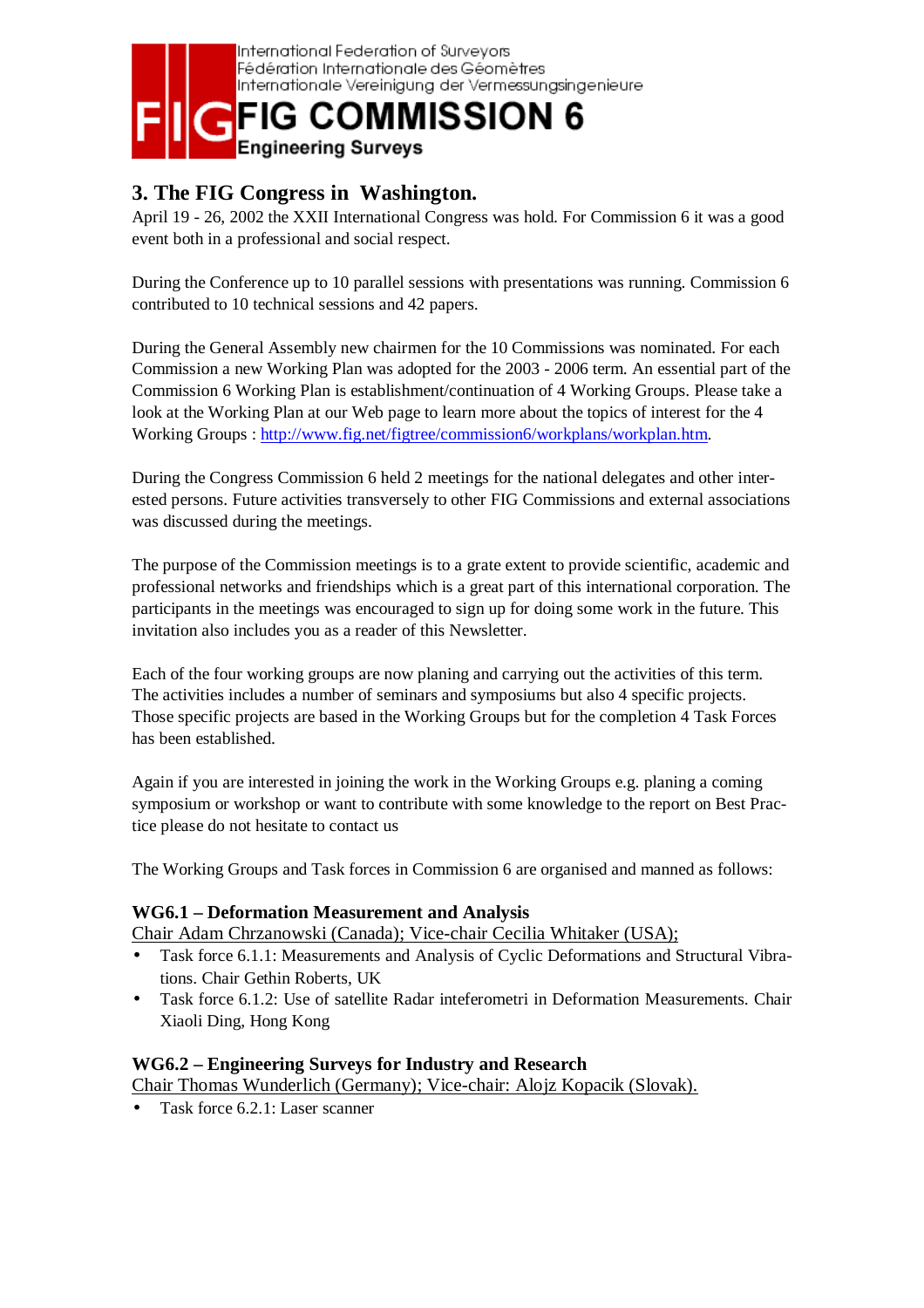

#### **WG6.3 – Engineering Survey Data Bases and Facility Management**  Chair Lothar Gründig (Germany); Vice-chair Hande Demirel (Turkey)

#### **WG6.4 – Engineering Surveys for Construction Works and Structural Engineering**

Chair Gethin Wyn Roberts (UK); Vice-chair Jin Fengxiang (China);

• Task force 6.4.1: Fibre optic sensors. Chair Fritz K. Brunner (Austria)

Monday evening we had a Commission 6 diner at a quite entertaining restaurant. The confused secretary of this Commission told the owner of the restaurant that we would be 17 persons for diner but when we showed up 19 persons the world crashed for the owner. As you can se in the photos from this evening you will notify some physical activity from the owner. Later in the evening when we were going to pay he decided not to be able to write a receipt which affected some discussions. But at least for us non native English spoken this was good practice for the rest of the week in Washington.